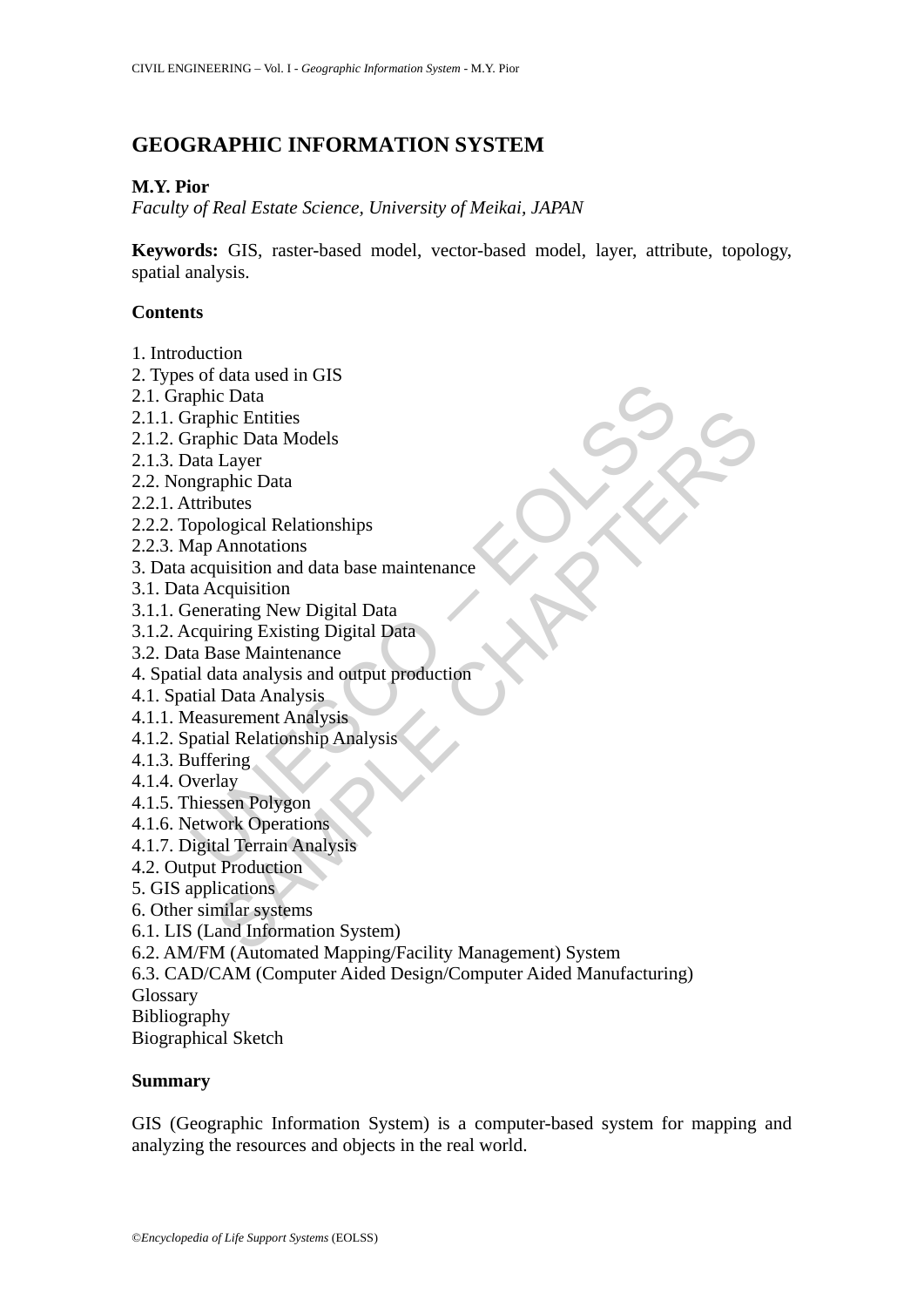Data sets used in GIS contain both nongraphic as well as graphic data. Graphic data depict the appearance of resources and objects in the real world. Nongraphic data provide further descriptive information about associated graphic data by using conventional alphanumeric formats. The entities of graphic data are generally constructed by two data models: raster and vector. Raster and vector structures have different methods of storing and displaying spatial data. The geographic data are also mapped into separate files referred to as a data layer, depending on themes. However, the position of each layer is registered in relation to other layers through a common coordinate system.

As a result, entire data in all layers are handled as if they were one seamless spatial data file.

Digital data that are used in a GIS usually come from a variety of sources. There are also many methods as much as the number of various data sources. From a very simple point of view, they are condensed by two different approaches: either generating new digital data or acquiring existing digital data.

Statian analysis, spatial relation analysis and the statistical tables is the statistical conditions, and the statistical conditions and the statistic energy with the process of view, they are condensed by two different ap a that are used in a GIS usually come from a variety of sources. Then<br>methods as much as the number of various data sources. From a very sir<br>ew, they are condensed by two different approaches: either generating<br>or or acqui There are various inputs or converting devices such as keyboard, digitizing table, digital stereo-plotter, scanner, COGO, remote sensing and GPS for generating new digital data. However, the process of data acquisition is typically the most expensive and time-consuming part of GIS. The use of existing digital data is more cost-effective for GIS users. When using existing digital data, the digital data undergoes conversion of file structures and formats to be usable with specific system of translation programs and digital cartographic standards.

Most GISs are equipped with a set of analytical functions for spatial data analysis. Measurement analysis, spatial relation analysis, buffering, overlay, Thiessen polygon, and network terrain analysis are the examples of most common and useful analytical functions.

After spatial analysis, GIS can provide a variety of products in graphic form as charts, diagrams, and maps; and in numerical form as statistical tabulations on various output media. The outputs are generally divided into soft copy as transient images on monitor displays and hard copy as durable outputs printed on paper and film. The output production is the final phase, where outputs are created by GIS.

GIS is a computer-based system for mapping and analyzing the resources and objects in the real world. In this sense, GIS is thought to be very useful to analyze substantive real-world problems, especially problems related to geographic locations. The GIS technology is being used worldwide, at all levels of government, in business and industry, by public utilities, and in personal applications. Obviously, GIS has become a very powerful tool for a very wide variety of applications, and its use will further increase significantly in the future.

## **1. Introduction**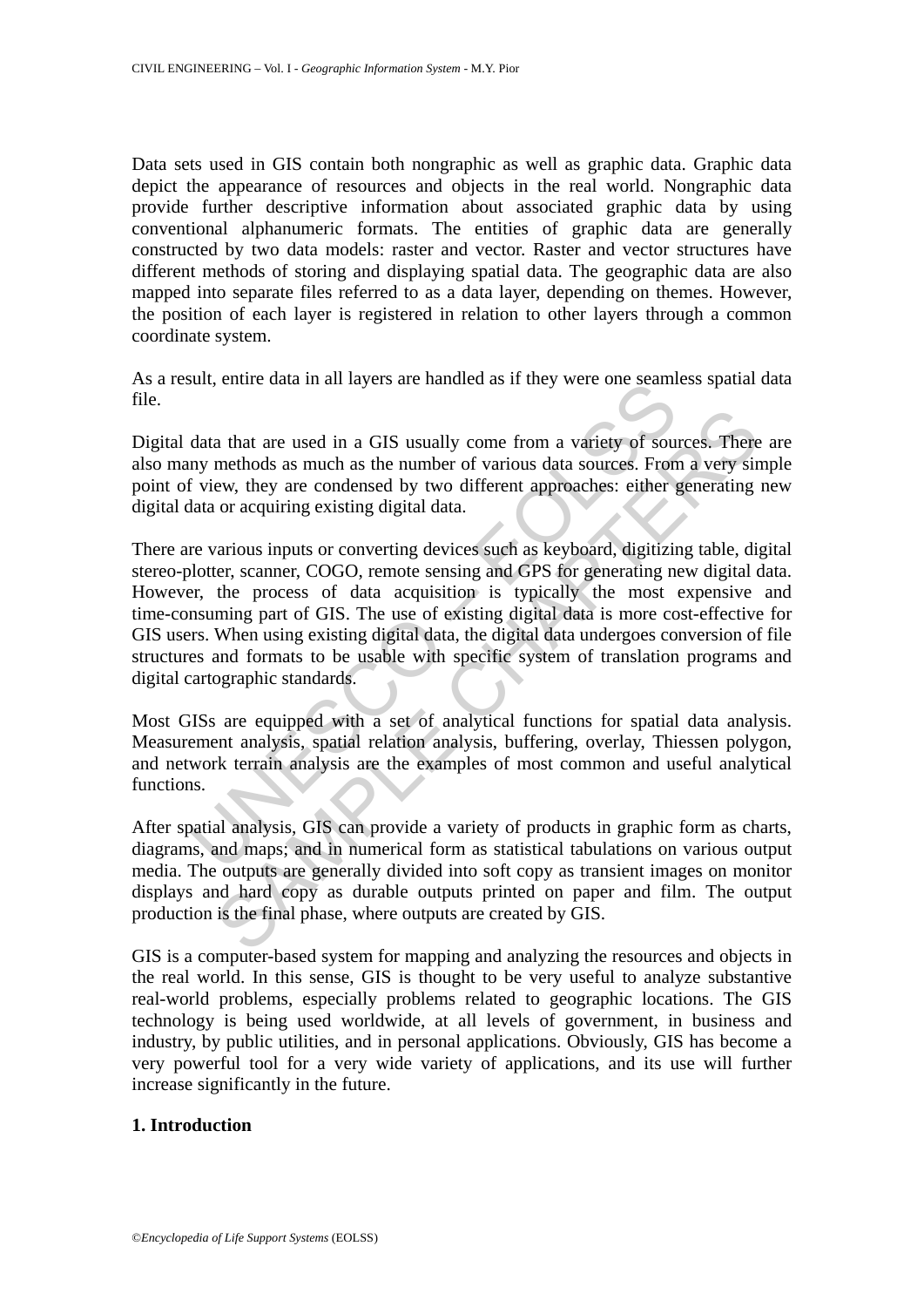The term GIS (Geographic Information System, Geographical Information System) is a relatively new one, which first appeared in published literatures around the mid-1960s.

As a literal interpretation, geographic information system is an information system about geography which describes and interprets the physical location of resources and objects in the real world. The term "spatial" or "geospatial" is often synonymous with "geographic". In this context, the terms "geographic", "spatial" and "geospatial" are used interchangeably in GIS-related literature.

The most common and traditional medium for recording resources and objects in the real world has been the paper map document. A map is actually the medium for recording real-world data on the paper in virtual format.

and determined and the paper in virtual formation.<br>
ap depicts several kinds of observations and records in the seriestics such as the shape of terrain, land cover, and a various kindual features of the entities. Untitlue depicts several kinds of observations and records information<br>tics such as the shape of terrain, land cover, and a various kinds of artif<br>I catures of the entity. When depicting observations and information<br>referencing or The map depicts several kinds of observations and records information on characteristics such as the shape of terrain, land cover, and a various kinds of artificial and natural features of the entity. When depicting observations and information, geographic referencing or address system would ordinarily be needed for recording positions of the entities. Latitude and longitude coordinate system is the most commonly used geographic referencing system.

However, the paper map has its own limitations and can not cope up with the increasing information to be recorded and the complex demand of modern society. The key solution to reasonably solve these problems is certainly the employment of systematic approach. The function of an information system, therefore, must be to improve one's ability to cope with the increasing volume of the information and cater to the complex demand of modern society.

Paper map documents also have another major drawback when used as data storage devices. It is expensive and time consuming to change them when updates need to be made to the spatial database. To cope with these problems, the data is employed into digital format. Once data of any kind is converted into digital format, it is much easier for a computer to store, manage and update the data.

Computer technology has played a crucial role in addressing these concerns. Computers could serve as data storage devices as well as calculating machines. The great progresses in computer technology during the last two decades have made it much easier to apply computerized system to the problem of storing, manipulating and analyzing large volumes of spatial data.

In these circumstances, the first Geographic Information System (GIS) was developed as computer-based response around the middle of 1960s.

The first system in the modern era to be generally acknowledged as a GIS was the Canada Geographic Information System (CGIS) that was designed specifically for the Agricultural Rehabilitation and Development Agency Program within the Canadian government. It is still functioning although its current versions are very different from their original format. It is one of the most successful examples of GISs. Modern GISs have evolved from this prototype.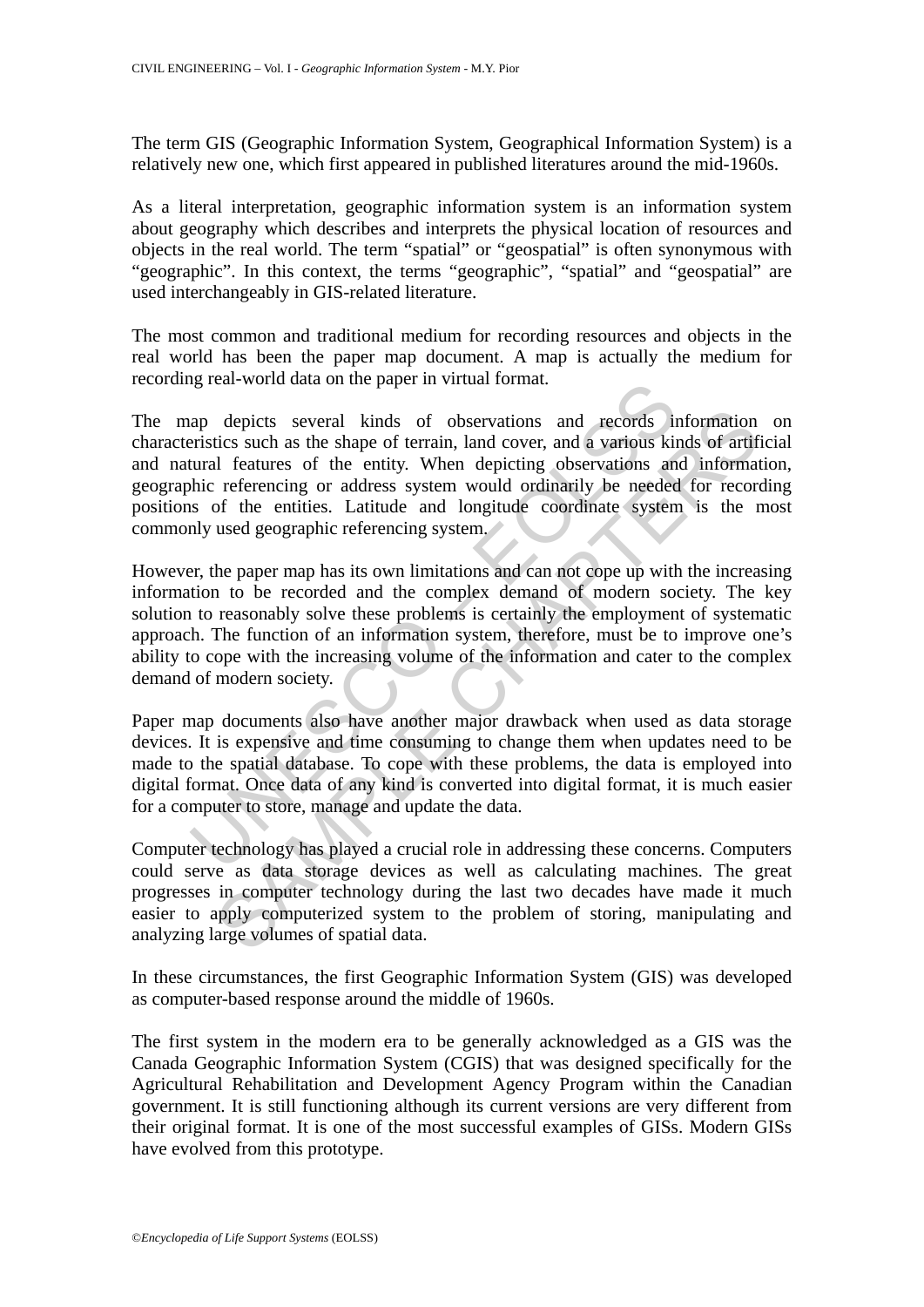In this sense, GIS is a computer-based system for mapping and analyzing the resources and objects in the real world. A typical GIS, as a computer-based system, is usually composed of user, data, software and hardware.

The recent dramatic progress of IT (Information Technology) industry has accelerated the development of GIS technology. It is bringing significant reductions in the price of GIS hardware and software. With the growing market for the digitalized spatial data, GIS users are able to get data for GIS applications at cheaper prices. These factors are encouraging more users to apply GIS in various fields. Obviously, GISs have become very powerful tools for a very wide variety of applications. It is expected that their use will increase significantly in the future.

The contents of GIS are described in the following sections.

### **2. Types of Data used in GIS**

As explained in introduction. GIS is a computer-based system for mapping and analyzing the resources and objects in the real world. For understanding GIS, the types of data used in GIS will be explained first.

rease sigminamity in the future.<br>
Ments of GIS are described in the following sections.<br> **Sof Data used in GIS**<br>
lained in introduction, GIS is a computer-based system for<br>
para the resources and objects in the real world. It is of GIS are described in the following sections.<br> **[SA](https://www.eolss.net/ebooklib/sc_cart.aspx?File=E6-37-02-05)MPLE CHAPTER CHAPTER CONCERNM**<br>
The resources and objects in the real world, For understanding GIS, the type of in GIS will be explained first.<br>
Sample in GIS consi Data sets used in GIS consist of graphic and nongraphic data. Graphic data depict the appearance of features and objects in the real world. Nongraphic data provides further descriptive information that is actually associated with graphic data in conventional alphanumeric format.

Each of these types has specific characteristics for efficient description and analysis of real situations. The characteristics of these two types of data are described in the subsections below.



#### **Bibliography**

- - -

Antenucci J.C., Brown K., Croswell P. L. and Kevany M. J. (1991) Geographic Information Systems A guide to the technology: Van Nostrand Reinhold

Davis B. E. (1996) GIS A visual approach: OnWord Press

Korte G. B. (1997) The GIS book: OnWord Press

Longly P. A., Goodchild M. F., Maguire D. J., Rhind D. W. (1999) Geographical Information Systems Vol 1, 2<sup>nd</sup> Edition: John Wiley and Sons.